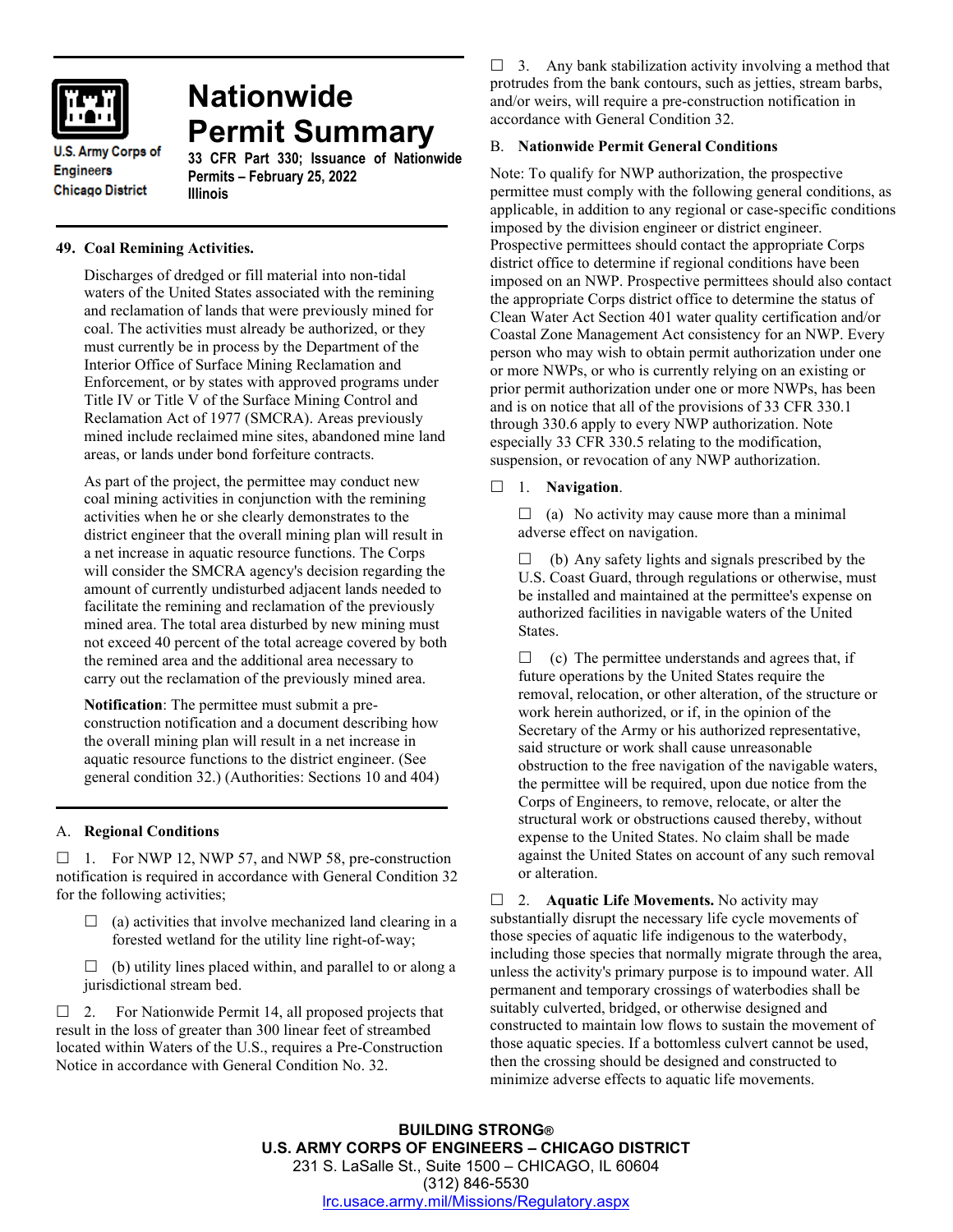#### Nationwide Permit 49 Summary – Chicago District Illinois Page 2

 3. **Spawning Areas**. Activities in spawning areas during spawning seasons must be avoided to the maximum extent practicable. Activities that result in the physical destruction (e.g., through excavation, fill, or downstream smothering by substantial turbidity) of an important spawning area are not authorized.

 4. **Migratory Bird Breeding Areas.** Activities in waters of the United States that serve as breeding areas for migratory birds must be avoided to the maximum extent practicable.

 5. **Shellfish Beds**. No activity may occur in areas of concentrated shellfish populations, unless the activity is directly related to a shellfish harvesting activity authorized by NWPs 4 and 48, or is a shellfish seeding or habitat restoration activity authorized by NWP 27.

 6. **Suitable Material**. No activity may use unsuitable material (e.g., trash, debris, car bodies, asphalt, etc.). Material used for construction or discharged must be free from toxic pollutants in toxic amounts (see section 307 of the Clean Water Act).

 7. **Water Supply Intakes**. No activity may occur in the proximity of a public water supply intake, except where the activity is for the repair or improvement of public water supply intake structures or adjacent bank stabilization.

 8. **Adverse Effects from Impoundments**. If the activity creates an impoundment of water, adverse effects to the aquatic system due to accelerating the passage of water, and/or restricting its flow must be minimized to the maximum extent practicable.

 9. **Management of Water Flows**. To the maximum extent practicable, the pre-construction course, condition, capacity, and location of open waters must be maintained for each activity, including stream channelization, storm water management activities, and temporary and permanent road crossings, except as provided below. The activity must be constructed to withstand expected high flows. The activity must not restrict or impede the passage of normal or high flows, unless the primary purpose of the activity is to impound water or manage high flows. The activity may alter the pre-construction course, condition, capacity, and location of open waters if it benefits the aquatic environment (e.g., stream restoration or relocation activities).

 10. **Fills Within 100-Year Floodplains**. The activity must comply with applicable FEMA-approved state or local floodplain management requirements.

□ 11. **Equipment**. Heavy equipment working in wetlands or mudflats must be placed on mats, or other measures must be taken to minimize soil disturbance.

 12. **Soil Erosion and Sediment Controls**. Appropriate soil erosion and sediment controls must be used and maintained in effective operating condition during construction, and all exposed soil and other fills, as well as any work below the ordinary high water mark or high tide line, must be permanently stabilized at the earliest practicable date. Permittees are encouraged to perform work within waters of the United States during periods of low-flow or no-flow, or during low tides.

 13. **Removal of Temporary Fills**. Temporary structures must be removed, to the maximum extent practicable, after their use has been discontinued. Temporary fills must be removed in

their entirety and the affected areas returned to pre-construction elevations. The affected areas must be revegetated, as appropriate.

 14. **Proper Maintenance**. Any authorized structure or fill shall be properly maintained, including maintenance to ensure public safety and compliance with applicable NWP general conditions, as well as any activity-specific conditions added by the district engineer to an NWP authorization.

 15. **Single and Complete Project**. The activity must be a single and complete project. The same NWP cannot be used more than once for the same single and complete project.

# 16. **Wild and Scenic Rivers**.

 $\Box$  (a) No NWP activity may occur in a component of the National Wild and Scenic River System, or in a river officially designated by Congress as a "study river" for possible inclusion in the system while the river is in an official study status, unless the appropriate Federal agency with direct management responsibility for such river, has determined in writing that the proposed activity will not adversely affect the Wild and Scenic River designation or study status.

 $\Box$  (b) If a proposed NWP activity will occur in a component of the National Wild and Scenic River System, or in a river officially designated by Congress as a "study river" for possible inclusion in the system while the river is in an official study status, the permittee must submit a preconstruction notification (see general condition 32). The district engineer will coordinate the PCN with the Federal agency with direct management responsibility for that river. Permittees shall not begin the NWP activity until notified by the district engineer that the Federal agency with direct management responsibility for that river has determined in writing that the proposed NWP activity will not adversely affect the Wild and Scenic River designation or study status.

 $\Box$  (c) Information on Wild and Scenic Rivers may be obtained from the appropriate Federal land management agency responsible for the designated Wild and Scenic River or study river (e.g., National Park Service, U.S. Forest Service, Bureau of Land Management, U.S. Fish and Wildlife Service). Information on these rivers is also available at: http://www.rivers.gov/.

 17. **Tribal Rights**. No activity or its operation may impair reserved tribal rights, including, but not limited to, reserved water rights and treaty fishing and hunting rights.

# 18. **Endangered Species**.

 $\Box$  (a) No activity is authorized under any NWP which is likely to directly or indirectly jeopardize the continued existence of a threatened or endangered species or a species proposed for such designation, as identified under the Federal Endangered Species Act (ESA), or which will directly or indirectly destroy or adversely modify the critical habitat of such species. No activity is authorized under any NWP which "may affect" a listed species or critical habitat, unless ESA section 7 consultation addressing the consequences of the proposed activity on listed species or critical habitat has been completed. See 50 CFR 402.02 for the definition of "effects of the action"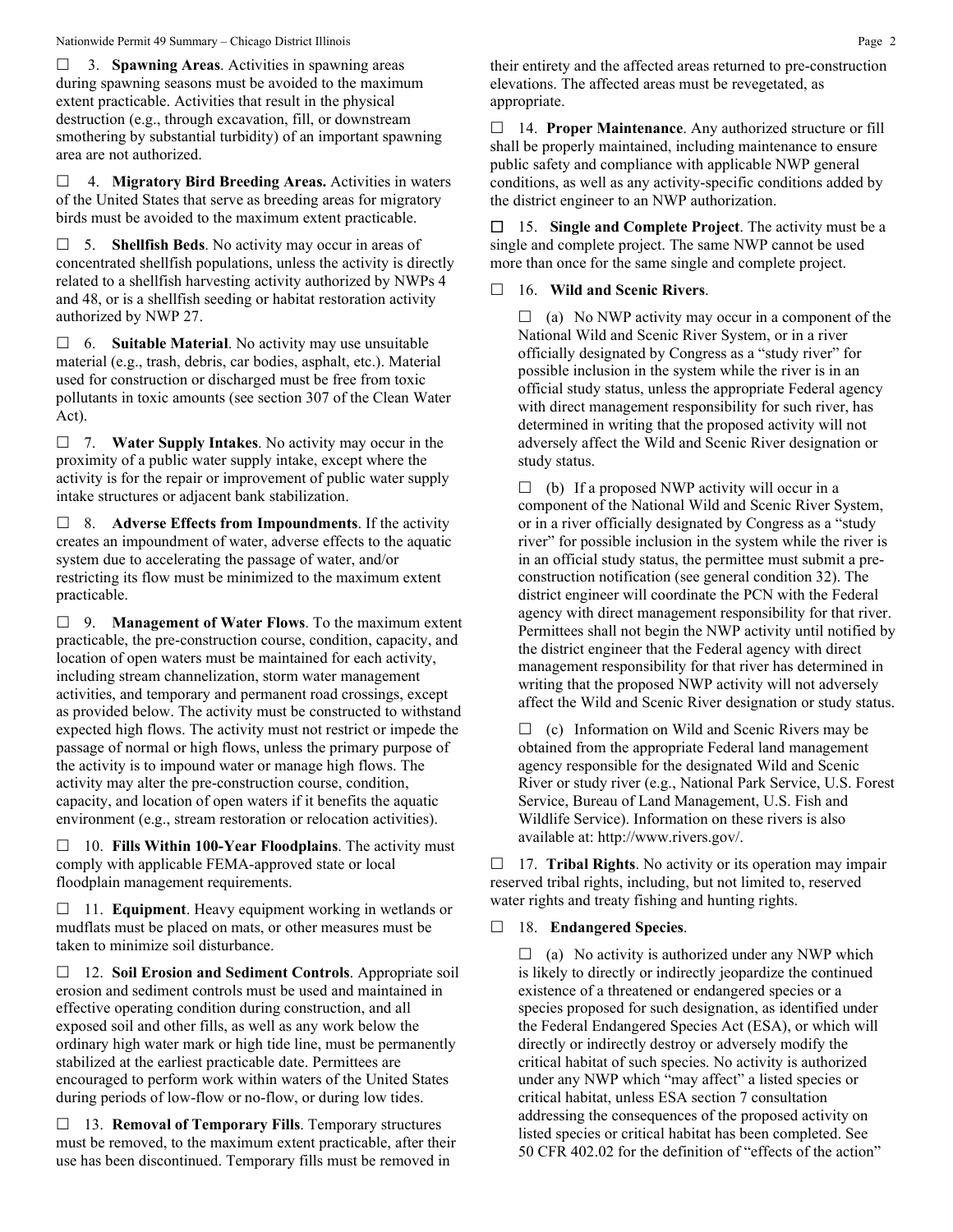for the purposes of ESA section 7 consultation, as well as 50 CFR 402.17, which provides further explanation under ESA section 7 regarding "activities that are reasonably certain to occur" and "consequences caused by the proposed action."

 $\Box$  (b) Federal agencies should follow their own procedures for complying with the requirements of the ESA (see 33 CFR 330.4 $(f)(1)$ ). If pre-construction notification is required for the proposed activity, the Federal permittee must provide the district engineer with the appropriate documentation to demonstrate compliance with those requirements. The district engineer will verify that the appropriate documentation has been submitted. If the appropriate documentation has not been submitted, additional ESA section 7 consultation may be necessary for the activity and the respective federal agency would be responsible for fulfilling its obligation under section 7 of the ESA.

 $\Box$  (c) Non-federal permittees must submit a preconstruction notification to the district engineer if any listed species (or species proposed for listing) or designated critical habitat (or critical habitat proposed such designation) might be affected or is in the vicinity of the activity, or if the activity is located in designated critical habitat or critical habitat proposed for such designation, and shall not begin work on the activity until notified by the district engineer that the requirements of the ESA have been satisfied and that the activity is authorized. For activities that might affect Federally-listed endangered or threatened species (or species proposed for listing) or designated critical habitat (or critical habitat proposed for such designation), the pre-construction notification must include the name(s) of the endangered or threatened species (or species proposed for listing) that might be affected by the proposed activity or that utilize the designated critical habitat (or critical habitat proposed for such designation) that might be affected by the proposed activity. The district engineer will determine whether the proposed activity "may affect" or will have "no effect" to listed species and designated critical habitat and will notify the non-Federal applicant of the Corps' determination within 45 days of receipt of a complete preconstruction notification. For activities where the non-Federal applicant has identified listed species (or species proposed for listing) or designated critical habitat (or critical habitat proposed for such designation) that might be affected or is in the vicinity of the activity, and has so notified the Corps, the applicant shall not begin work until the Corps has provided notification that the proposed activity will have "no effect" on listed species (or species proposed for listing or designated critical habitat (or critical habitat proposed for such designation), or until ESA section 7 consultation or conference has been completed. If the non-Federal applicant has not heard back from the Corps within 45 days, the applicant must still wait for notification from the Corps.

 $\Box$  (d) As a result of formal or informal consultation with the FWS or NMFS the district engineer may add species-specific permit conditions to the NWPs.

 $\Box$  (e) Authorization of an activity by an NWP does not authorize the "take" of a threatened or endangered species as defined under the ESA. In the absence of separate authorization (e.g., an ESA Section 10 Permit, a Biological Opinion with "incidental take" provisions, etc.) from the FWS or the NMFS, the Endangered Species Act prohibits any person subject to the jurisdiction of the United States to take a listed species, where "take" means to harass, harm, pursue, hunt, shoot, wound, kill, trap, capture, or collect, or to attempt to engage in any such conduct. The word "harm" in the definition of "take" means an act which actually kills or injures wildlife. Such an act may include significant habitat modification or degradation where it actually kills or injures wildlife by significantly impairing essential behavioral patterns, including breeding, feeding or sheltering.

 $\Box$  (f) If the non-federal permittee has a valid ESA section  $10(a)(1)(B)$  incidental take permit with an approved Habitat Conservation Plan for a project or a group of projects that includes the proposed NWP activity, the non-federal applicant should provide a copy of that ESA section  $10(a)(1)(B)$  permit with the PCN required by paragraph (c) of this general condition. The district engineer will coordinate with the agency that issued the ESA section  $10(a)(1)(B)$  permit to determine whether the proposed NWP activity and the associated incidental take were considered in the internal ESA section 7 consultation conducted for the ESA section  $10(a)(1)(B)$  permit. If that coordination results in concurrence from the agency that the proposed NWP activity and the associated incidental take were considered in the internal ESA section 7 consultation for the ESA section  $10(a)(1)(B)$  permit, the district engineer does not need to conduct a separate ESA section 7 consultation for the proposed NWP activity. The district engineer will notify the non-federal applicant within 45 days of receipt of a complete pre-construction notification whether the ESA section  $10(a)(1)(B)$  permit covers the proposed NWP activity or whether additional ESA section 7 consultation is required.

 $\Box$  (g) Information on the location of threatened and endangered species and their critical habitat can be obtained directly from the offices of the FWS and NMFS or their world wide web pages at http://www.fws.gov/ or http://www.fws.gov/ipac and

http://www.nmfs.noaa.gov/pr/species/esa/ respectively.

 19. **Migratory Birds and Bald and Golden Eagles**. The permittee is responsible for ensuring that an action authorized by NWP complies with the Migratory Bird Treaty Act and the Bald and Golden Eagle Protection Act. The permittee is responsible for contacting the appropriate local office of the U.S. Fish and Wildlife Service to determine what measures, if any, are necessary or appropriate to reduce adverse effects to migratory birds or eagles, including whether "incidental take" permits are necessary and available under the Migratory Bird Treaty Act or Bald and Golden Eagle Protection Act for a particular activity.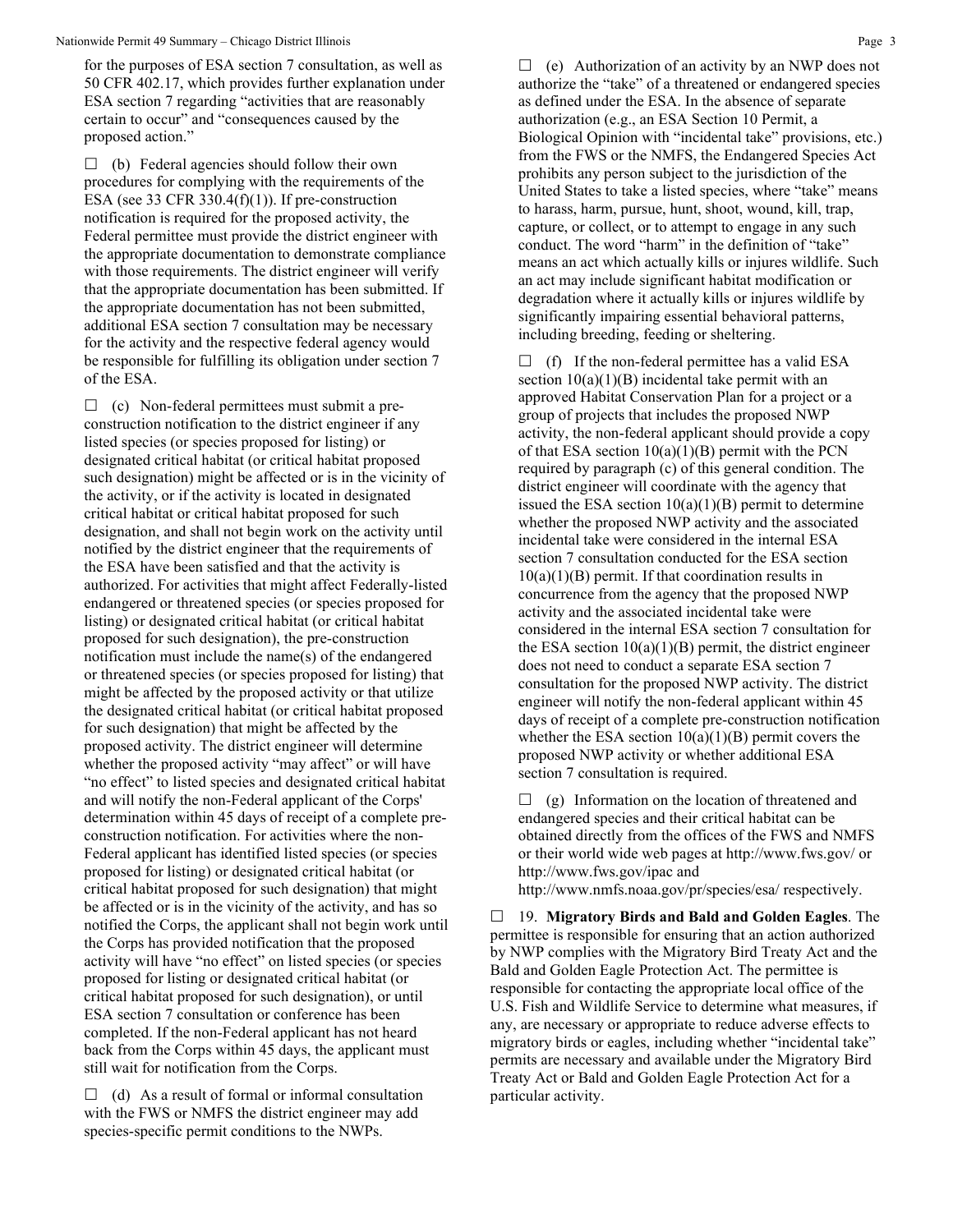#### 20. **Historic Properties**.

 $\Box$  (a) No activity is authorized under any NWP which may have the potential to cause effects to properties listed, or eligible for listing, in the National Register of Historic Places until the requirements of Section 106 of the National Historic Preservation Act (NHPA) have been satisfied.

 $\Box$  (b) Federal permittees should follow their own procedures for complying with the requirements of section 106 of the National Historic Preservation Act (see 33 CFR 330.4(g)(1)). If pre-construction notification is required for the proposed NWP activity, the Federal permittee must provide the district engineer with the appropriate documentation to demonstrate compliance with those requirements. The district engineer will verify that the appropriate documentation has been submitted. If the appropriate documentation is not submitted, then additional consultation under section 106 may be necessary. The respective federal agency is responsible for fulfilling its obligation to comply with section 106.

 $\Box$  (c) Non-federal permittees must submit a preconstruction notification to the district engineer if the NWP activity might have the potential to cause effects to any historic properties listed on, determined to be eligible for listing on, or potentially eligible for listing on the National Register of Historic Places, including previously unidentified properties. For such activities, the preconstruction notification must state which historic properties might have the potential to be affected by the proposed NWP activity or include a vicinity map indicating the location of the historic properties or the potential for the presence of historic properties. Assistance regarding information on the location of, or potential for, the presence of historic properties can be sought from the State Historic Preservation Officer, Tribal Historic Preservation Officer, or designated tribal representative, as appropriate, and the National Register of Historic Places (see 33 CFR 330.4(g)). When reviewing pre-construction notifications, district engineers will comply with the current procedures for addressing the requirements of section 106 of the National Historic Preservation Act. The district engineer shall make a reasonable and good faith effort to carry out appropriate identification efforts commensurate with potential impacts, which may include background research, consultation, oral history interviews, sample field investigation, and/or field survey. Based on the information submitted in the PCN and these identification efforts, the district engineer shall determine whether the proposed NWP activity has the potential to cause effects on the historic properties. Section 106 consultation is not required when the district engineer determines that the activity does not have the potential to cause effects on historic properties (see 36 CFR 800.3(a)). Section 106 consultation is required when the district engineer determines that the activity has the potential to cause effects on historic properties. The district engineer will conduct consultation with consulting parties identified under 36 CFR 800.2(c) when he or she makes any of the following effect determinations for the purposes of

section 106 of the NHPA: No historic properties affected, no adverse effect, or adverse effect.

 $\Box$  (d) Where the non-Federal applicant has identified historic properties on which the proposed NWP activity might have the potential to cause effects and has so notified the Corps, the non-Federal applicant shall not begin the activity until notified by the district engineer either that the activity has no potential to cause effects to historic properties or that NHPA section 106 consultation has been completed. For non-federal permittees, the district engineer will notify the prospective permittee within 45 days of receipt of a complete pre-construction notification whether NHPA section 106 consultation is required. If NHPA section 106 consultation is required, the district engineer will notify the non-Federal applicant that he or she cannot begin the activity until section 106 consultation is completed. If the non-Federal applicant has not heard back from the Corps within 45 days, the applicant must still wait for notification from the Corps.

 $\Box$  (e) Prospective permittees should be aware that section 110k of the NHPA (54 U.S.C. 306113) prevents the Corps from granting a permit or other assistance to an applicant who, with intent to avoid the requirements of section 106 of the NHPA, has intentionally significantly adversely affected a historic property to which the permit would relate, or having legal power to prevent it, allowed such significant adverse effect to occur, unless the Corps, after consultation with the Advisory Council on Historic Preservation (ACHP), determines that circumstances justify granting such assistance despite the adverse effect created or permitted by the applicant. If circumstances justify granting the assistance, the Corps is required to notify the ACHP and provide documentation specifying the circumstances, the degree of damage to the integrity of any historic properties affected, and proposed mitigation. This documentation must include any views obtained from the applicant, SHPO/THPO, appropriate Indian tribes if the undertaking occurs on or affects historic properties on tribal lands or affects properties of interest to those tribes, and other parties known to have a legitimate interest in the impacts to the permitted activity on historic properties.

 21. **Discovery of Previously Unknown Remains and Artifacts**. Permittees that discover any previously unknown historic, cultural or archeological remains and artifacts while accomplishing the activity authorized by NWP, they must immediately notify the district engineer of what they have found, and to the maximum extent practicable, avoid construction activities that may affect the remains and artifacts until the required coordination has been completed. The district engineer will initiate the Federal, Tribal, and state coordination required to determine if the items or remains warrant a recovery effort or if the site is eligible for listing in the National Register of Historic Places.

 **22. Designated Critical Resource Waters**. Critical resource waters include, NOAA-managed marine sanctuaries and marine monuments, and National Estuarine Research Reserves. The district engineer may designate, after notice and opportunity for public comment, additional waters officially designated by a state as having particular environmental or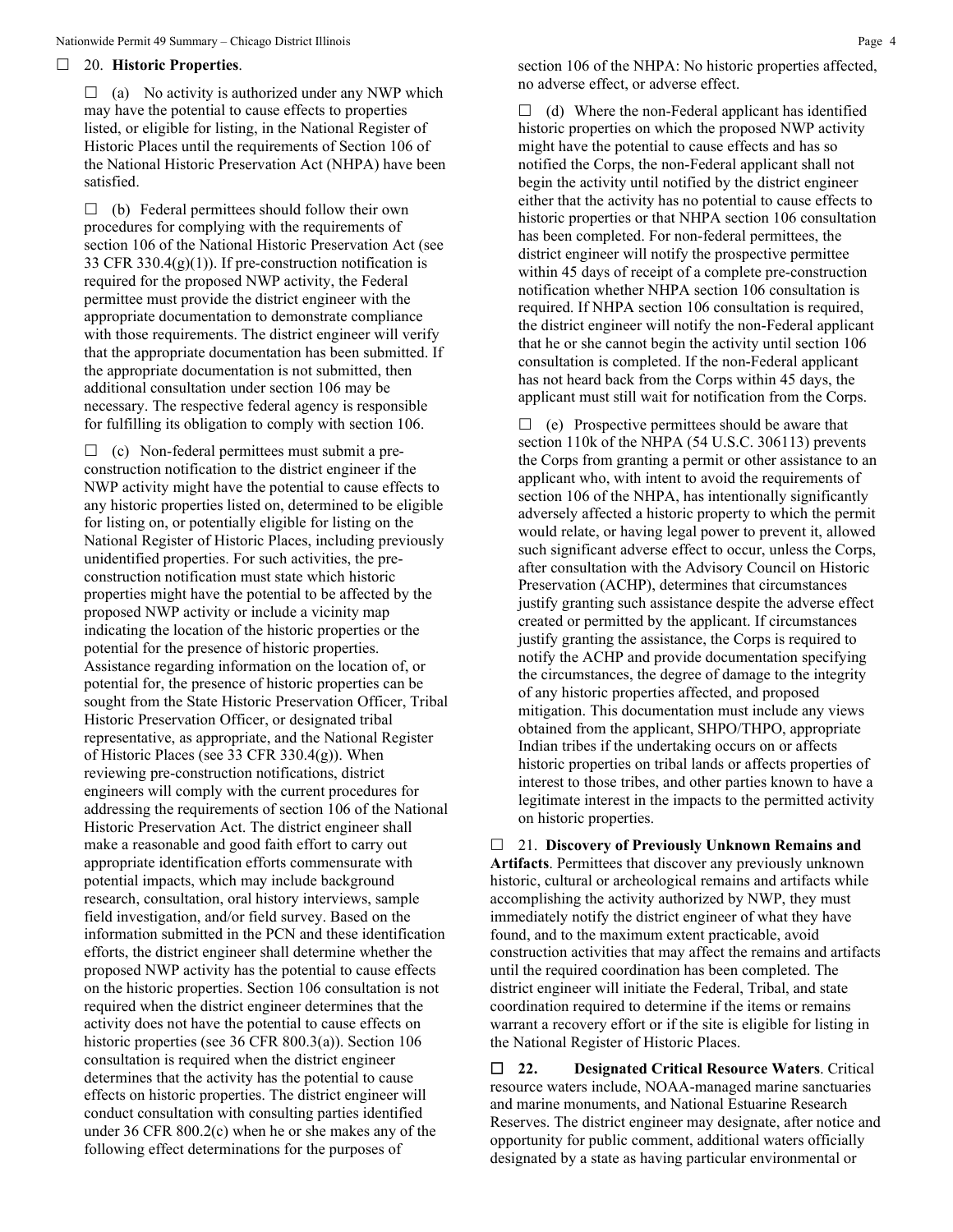#### Nationwide Permit 49 Summary – Chicago District Illinois **Page 5 Page 5**

ecological significance, such as outstanding national resource waters or state natural heritage sites. The district engineer may also designate additional critical resource waters after notice and opportunity for public comment.

 $\Box$  (a) Discharges of dredged or fill material into waters of the United States are not authorized by NWPs 7, 12, 14, 16, 17, 21, 29, 31, 35, 39, 40, 42, 43, 44, 49, 50, 51, 52, 57, and 58 for any activity within, or directly affecting, critical resource waters, including wetlands adjacent to such waters.

 $\Box$  (b) For NWPs 3, 8, 10, 13, 15, 18, 19, 22, 23, 25, 27, 28, 30, 33, 34, 36, 37, 38, and 54, notification is required in accordance with general condition 32, for any activity proposed by permittees in the designated critical resource waters including wetlands adjacent to those waters. The district engineer may authorize activities under these NWPs only after she or he determines that the impacts to the critical resource waters will be no more than minimal.

 **23. Mitigation**. The district engineer will consider the following factors when determining appropriate and practicable mitigation necessary to ensure that the individual and cumulative adverse environmental effects are no more than minimal:

 $\Box$  (a) The activity must be designed and constructed to avoid and minimize adverse effects, both temporary and permanent, to waters of the United States to the maximum extent practicable at the project site (i.e., on site).

 $\Box$  (b) Mitigation in all its forms (avoiding, minimizing, rectifying, reducing, or compensating for resource losses) will be required to the extent necessary to ensure that the individual and cumulative adverse environmental effects are no more than minimal.

 $\Box$  (c) Compensatory mitigation at a minimum one-forone ratio will be required for all wetland losses that exceed 1/10-acre and require pre-construction notification, unless the district engineer determines in writing that either some other form of mitigation would be more environmentally appropriate or the adverse environmental effects of the proposed activity are no more than minimal, and provides an activity-specific waiver of this requirement. For wetland losses of 1/10 acre or less that require pre-construction notification, the district engineer may determine on a case-by-case basis that compensatory mitigation is required to ensure that the activity results in only minimal adverse environmental effects.

 $\Box$  (d) Compensatory mitigation at a minimum one-forone ratio will be required for all losses of stream bed that exceed 3/100-acre and require pre-construction notification, unless the district engineer determines in writing that either some other form of mitigation would be more environmentally appropriate or the adverse environmental effects of the proposed activity are no more than minimal, and provides an activity-specific waiver of this requirement. This compensatory mitigation requirement may be satisfied through the restoration or enhancement of riparian areas next to streams in accordance with paragraph (e) of this general condition.

For losses of stream bed of 3/100-acre or less that require pre-construction notification, the district engineer may determine on a case-by-case basis that compensatory mitigation is required to ensure that the activity results in only minimal adverse environmental effects. Compensatory mitigation for losses of streams should be provided, if practicable, through stream rehabilitation, enhancement, or preservation, since streams are difficultto-replace resources (see  $33$  CFR  $332.3(e)(3)$ ).

 $\Box$  (e) Compensatory mitigation plans for NWP activities in or near streams or other open waters will normally include a requirement for the restoration or enhancement, maintenance, and legal protection (e.g., conservation easements) of riparian areas next to open waters. In some cases, the restoration or maintenance/protection of riparian areas may be the only compensatory mitigation required. If restoring riparian areas involves planting vegetation, only native species should be planted. The width of the required riparian area will address documented water quality or aquatic habitat loss concerns. Normally, the riparian area will be 25 to 50 feet wide on each side of the stream, but the district engineer may require slightly wider riparian areas to address documented water quality or habitat loss concerns. If it is not possible to restore or maintain/protect a riparian area on both sides of a stream, or if the waterbody is a lake or coastal waters, then restoring or maintaining/protecting a riparian area along a single bank or shoreline may be sufficient.

Where both wetlands and open waters exist on the project site, the district engineer will determine the appropriate compensatory mitigation (e.g., riparian areas and/or wetlands compensation) based on what is best for the aquatic environment on a watershed basis. In cases where riparian areas are determined to be the most appropriate form of minimization or compensatory mitigation, the district engineer may waive or reduce the requirement to provide wetland compensatory mitigation for wetland losses.

 $\Box$  (f) Compensatory mitigation projects provided to offset losses of aquatic resources must comply with the applicable provisions of 33 CFR part 332.

 $\Box$  (1) The prospective permittee is responsible for proposing an appropriate compensatory mitigation option if compensatory mitigation is necessary to ensure that the activity results in no more than minimal adverse environmental effects. For the NWPs, the preferred mechanism for providing compensatory mitigation is mitigation bank credits or in-lieu fee program credits (see 33 CFR 332.3(b)(2) and (3)). However, if an appropriate number and type of mitigation bank or in-lieu credits are not available at the time the PCN is submitted to the district engineer, the district engineer may approve the use of permittee-responsible mitigation.

 $\Box$  (2) The amount of compensatory mitigation required by the district engineer must be sufficient to ensure that the authorized activity results in no more than minimal individual and cumulative adverse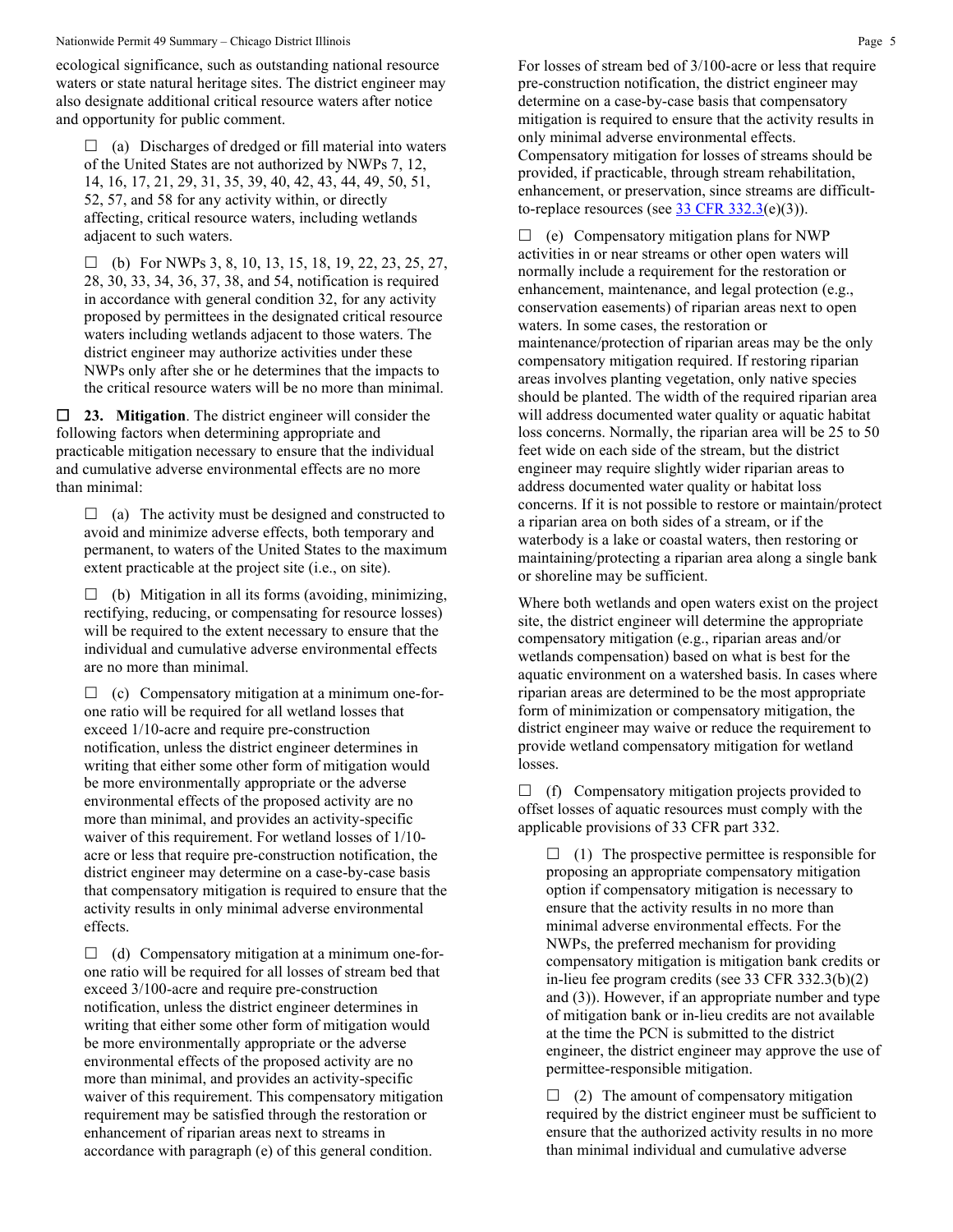Nationwide Permit 49 Summary – Chicago District Illinois **Page 6** Summary – Chicago District Illinois **Page 6** Summary – Chicago District Illinois **Page 6** Summary – Chicago District Illinois **Page 6** Summary – Chicago Dis

environmental effects (see 33 CFR 330.1(e)(3)). (See also 33 CFR 332.3(f).)

 $\Box$  (3) Since the likelihood of success is greater and the impacts to potentially valuable uplands are reduced, aquatic resource restoration should be the first compensatory mitigation option considered for permittee-responsible mitigation.

 $\Box$  (4) If permittee-responsible mitigation is the proposed option, the prospective permittee is responsible for submitting a mitigation plan. A conceptual or detailed mitigation plan may be used by the district engineer to make the decision on the NWP verification request, but a final mitigation plan that addresses the applicable requirements of 33 CFR 332.4(c)(2) through (14) must be approved by the district engineer before the permittee begins work in waters of the United States, unless the district engineer determines that prior approval of the final mitigation plan is not practicable or not necessary to ensure timely completion of the required compensatory mitigation (see 33 CFR 332.3(k)(3)).

 $\Box$  (5) If mitigation bank or in-lieu fee program credits are the proposed option, the mitigation plan needs to address only the baseline conditions at the impact site and the number of credits to be provided (see 33 CFR 332.4(c)(1)(ii)).

 $\Box$  (6) Compensatory mitigation requirements (e.g., resource type and amount to be provided as compensatory mitigation, site protection, ecological performance standards, monitoring requirements) may be addressed through conditions added to the NWP authorization, instead of components of a compensatory mitigation plan (see 33 CFR  $332.4(c)(1)(ii)$ ).

 $\Box$  (g) Compensatory mitigation will not be used to increase the acreage losses allowed by the acreage limits of the NWPs. For example, if an NWP has an acreage limit of 1/2-acre, it cannot be used to authorize any NWP activity resulting in the loss of greater than 1/2-acre of waters of the United States, even if compensatory mitigation is provided that replaces or restores some of the lost waters. However, compensatory mitigation can and should be used, as necessary, to ensure that an NWP activity already meeting the established acreage limits also satisfies the no more than minimal impact requirement for the NWPs.

 $\Box$  (h) Permittees may propose the use of mitigation banks, in-lieu fee programs, or permittee-responsible mitigation. When developing a compensatory mitigation proposal, the permittee must consider appropriate and practicable options consistent with the framework at 33 CFR 332.3(b). For activities resulting in the loss of marine or estuarine resources, permittee-responsible mitigation may be environmentally preferable if there are no mitigation banks or in-lieu fee programs in the area that have marine or estuarine credits available for sale or transfer to the permittee. For permittee-responsible mitigation, the special conditions of the NWP verification must clearly indicate the party or parties responsible for

the implementation and performance of the compensatory mitigation project, and, if required, its long-term management.

 $\Box$  (i) Where certain functions and services of waters of the United States are permanently adversely affected by a regulated activity, such as discharges of dredged or fill material into waters of the United States that will convert a forested or scrub-shrub wetland to a herbaceous wetland in a permanently maintained utility line right-of-way, mitigation may be required to reduce the adverse environmental effects of the activity to the no more than minimal level.

 **24. Safety of Impoundment Structures**. To ensure that all impoundment structures are safely designed, the district engineer may require non-Federal applicants to demonstrate that the structures comply with established state dam safety criteria or have been designed by qualified persons. The district engineer may also require documentation that the design has been independently reviewed by similarly qualified persons, and appropriate modifications made to ensure safety.

# **25. Water Quality**.

 $\Box$  (a) Where the certifying authority (state, authorized tribe, or EPA, as appropriate) has not previously certified compliance of an NWP with CWA section 401, a CWA section 401 water quality certification for the proposed discharge must be obtained or waived (see [33 CFR](https://www.federalregister.gov/select-citation/2021/01/13/33-CFR-330.4)   $330.4(c)$  $330.4(c)$ ). If the permittee cannot comply with all of the conditions of a water quality certification previously issued by certifying authority for the issuance of the NWP, then the permittee must obtain a water quality certification or waiver for the proposed discharge in order for the activity to be authorized by an NWP.

 $\Box$  (b) If the NWP activity requires pre-construction notification and the certifying authority has not previously certified compliance of an NWP with CWA section 401, the proposed discharge is not authorized by an NWP until water quality certification is obtained or waived. If the certifying authority issues a water quality certification for the proposed discharge, the permittee must submit a copy of the certification to the district engineer. The discharge is not authorized by an NWP until the district engineer has notified the permittee that the water quality certification requirement has been satisfied by the issuance of a water quality certification or a waiver.

 $\Box$  (c) The district engineer or certifying authority may require additional water quality management measures to ensure that the authorized activity does not result in more than minimal degradation of water quality.

 **26. Coastal Zone Management**. In coastal states where an NWP has not previously received a state coastal zone management consistency concurrence, an individual state coastal zone management consistency concurrence must be obtained, or a presumption of concurrence must occur (see 33 CFR 330.4(d)). If the permittee cannot comply with all of the conditions of a coastal zone management consistency concurrence previously issued by the state, then the permittee must obtain an individual coastal zone management consistency concurrence or presumption of concurrence in order for the activity to be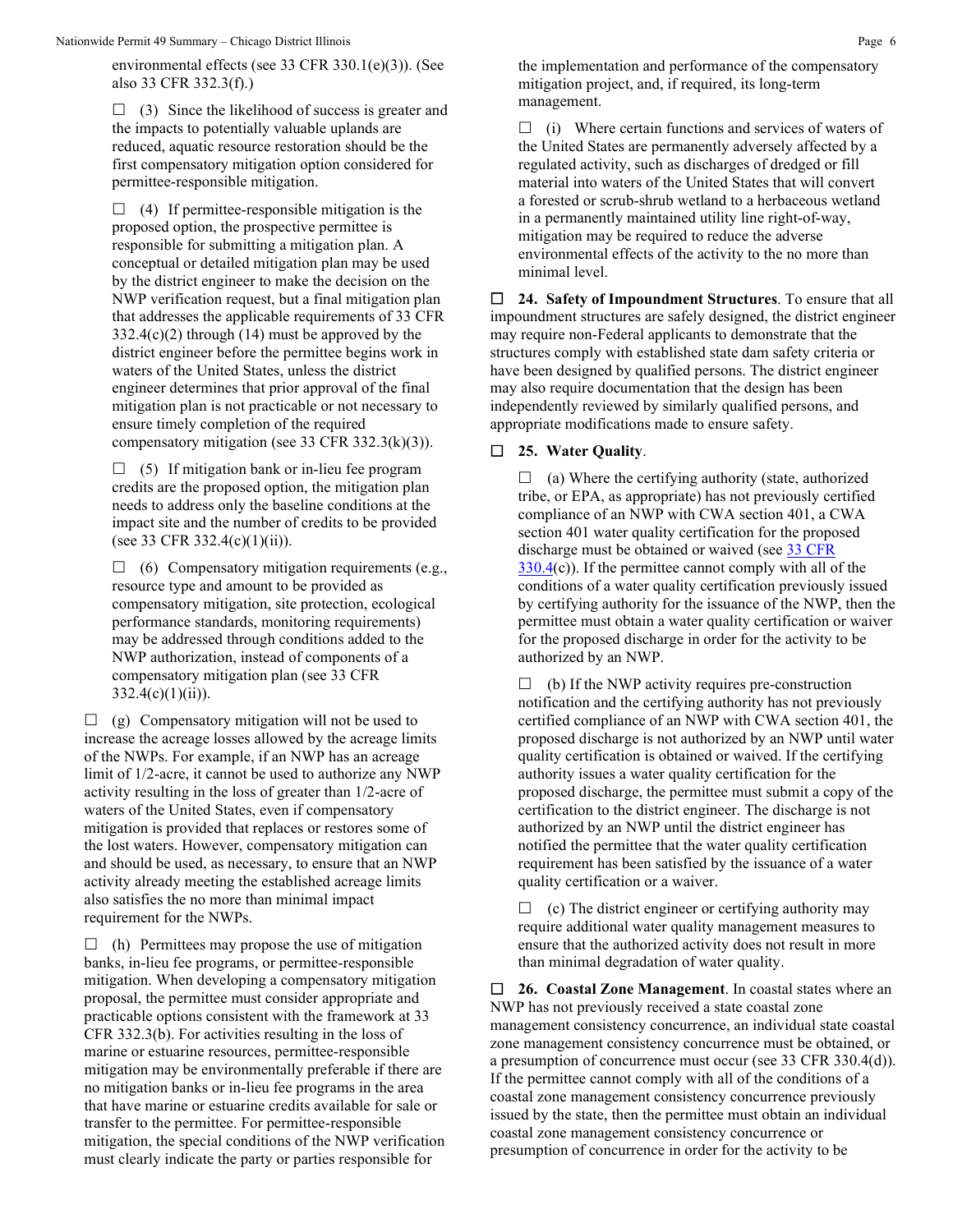Nationwide Permit 49 Summary – Chicago District Illinois **Page 7** Page 7

authorized by NWP. The district engineer or a state may require additional measures to ensure that the authorized activity is consistent with state coastal zone management requirements.

 **27. Regional and Case-By-Case Conditions**. The activity must comply with any regional conditions that may have been added by the Division Engineer (see 33 CFR 330.4(e)) and with any case specific conditions added by the Corps or by the state, Indian Tribe, or U.S. EPA in its CWA section 401 Water Quality Certification, or by the state in its Coastal Zone Management Act consistency determination.

 **28. Use of Multiple Nationwide Permits**. The use of more than one NWP for a single and complete project is authorized, subject to the following restrictions:

 $\Box$  (a) If only one of the NWPs used to authorize the single and complete project has a specified acreage limit, the acreage loss of waters of the United States cannot exceed the acreage limit of the NWP with the highest specified acreage limit. For example, if a road crossing over tidal waters is constructed under NWP 14, with associated bank stabilization authorized by NWP 13, the maximum acreage loss of waters of the United States for the total project cannot exceed 1/3-acre.

 $\Box$  (b) If one or more of the NWPs used to authorize the single and complete project has specified acreage limits, the acreage loss of waters of the United States authorized by those NWPs cannot exceed their respective specified acreage limits. For example, if a commercial development is constructed under NWP 39, and the single and complete project includes the filling of an upland ditch authorized by NWP 46, the maximum acreage loss of waters of the United States for the commercial development under NWP 39 cannot exceed 1/2-acre, and the total acreage loss of waters of United States due to the NWP 39 and 46 activities cannot exceed 1 acre.

 **29. Transfer of Nationwide Permit Verifications**. If the permittee sells the property associated with a nationwide permit verification, the permittee may transfer the nationwide permit verification to the new owner by submitting a letter to the appropriate Corps district office to validate the transfer. A copy of the nationwide permit verification must be attached to the letter, and the letter must contain the following statement and signature:

"When the structures or work authorized by this nationwide permit are still in existence at the time the property is transferred, the terms and conditions of this nationwide permit, including any special conditions, will continue to be binding on the new owner(s) of the property. To validate the transfer of this nationwide permit and the associated liabilities associated with compliance with its terms and conditions, have the transferee sign and date below."

(Transferee)

(Date)

 **30. Compliance Certification**. Each permittee who receives an NWP verification letter from the Corps must provide a signed certification documenting completion of the authorized activity and implementation of any required compensatory mitigation. The success of any required permittee-responsible mitigation, including the achievement of ecological performance standards, will be addressed separately by the district engineer.

The Corps will provide the permittee the certification document with the NWP verification letter. The certification document will include:

 $\Box$  (a) A statement that the authorized activity was done in accordance with the NWP authorization, including any general, regional, or activity-specific conditions;

 $\Box$  (b) A statement that the implementation of any required compensatory mitigation was completed in accordance with the permit conditions. If credits from a mitigation bank or in-lieu fee program are used to satisfy the compensatory mitigation requirements, the certification must include the documentation required by 33 CFR 332.3(l)(3) to confirm that the permittee secured the appropriate number and resource type of credits; and

 $\Box$  (c) The signature of the permittee certifying the completion of the activity and mitigation.

The completed certification document must be submitted to the district engineer within 30 days of completion of the authorized activity or the implementation of any required compensatory mitigation, whichever occurs later.

 **31. Activities Affecting Structures or Works Built by the United States.** If an NWP activity also requires review by, or permission from, the Corps pursuant to 33 U.S.C. 408 because it will alter or temporarily or permanently occupy or use a U.S. Army Corps of Engineers (USACE) federally authorized Civil Works project (a "USACE project"), the prospective permittee must submit a pre-construction notification. See paragraph (b)(10) of general condition 32. An activity that requires section 408 permission and/or review is not authorized by NWP until the appropriate Corps office issues the section 408 permission or completes its review to alter, occupy, or use the USACE project, and the district engineer issues a written NWP verification.

# **32. Pre-Construction Notification**.

 $\Box$  (a) **Timing**. Where required by the terms of the NWP, the prospective permittee must notify the district engineer by submitting a pre-construction notification (PCN) as early as possible. The district engineer must determine if the PCN is complete within 30 calendar days of the date of receipt and, if the PCN is determined to be incomplete, notify the prospective permittee within that 30 day period to request the additional information necessary to make the PCN complete. The request must specify the information needed to make the PCN complete. As a general rule, district engineers will request additional information necessary to make the PCN complete only once. However, if the prospective permittee does not provide all of the requested information,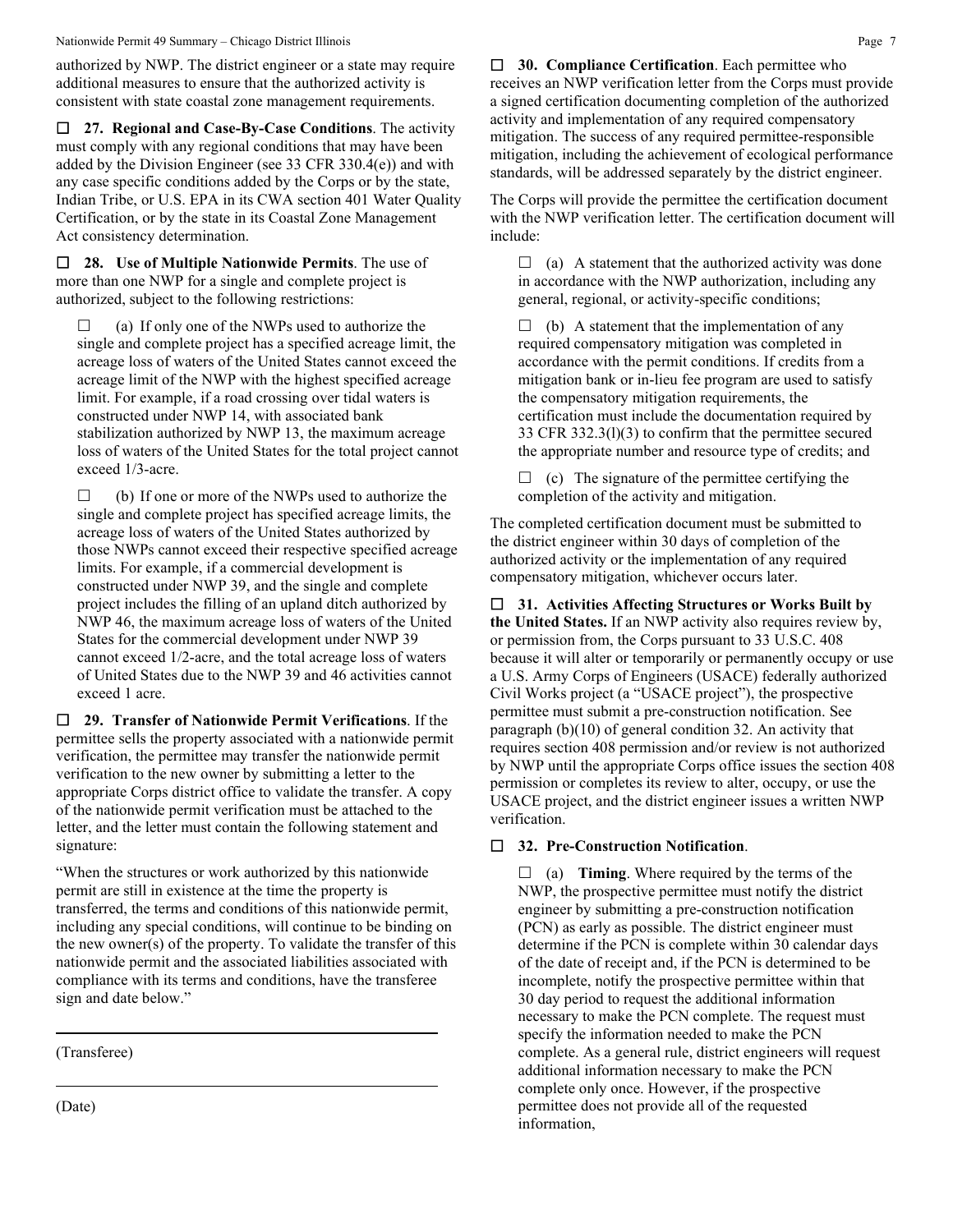Nationwide Permit 49 Summary – Chicago District Illinois **Page 8** 8

then the district engineer will notify the prospective permittee that the PCN is still incomplete and the PCN review process will not commence until all of the requested information has been received by the district engineer. The prospective permittee shall not begin the activity until either:

 $\Box$  (1) He or she is notified in writing by the district engineer that the activity may proceed under the NWP with any special conditions imposed by the district or division engineer; or

 $\Box$  (2) 45 calendar days have passed from the district engineer's receipt of the complete PCN and the prospective permittee has not received written notice from the district or division engineer. However, if the permittee was required to notify the Corps pursuant to general condition 18 that listed species or critical habitat might be affected or are in the vicinity of the activity, or to notify the Corps pursuant to general condition 20 that the activity might have the potential to cause effects to historic properties, the permittee cannot begin the activity until receiving written notification from the Corps that there is "no effect" on listed species or "no potential to cause effects" on historic properties, or that any consultation required under Section 7 of the Endangered Species Act (see 33 CFR 330.4(f)) and/or section 106 of the National Historic Preservation Act (see 33 CFR 330.4(g)) has been completed. If the proposed activity requires a written waiver to exceed specified limits of an NWP, the permittee may not begin the activity until the district engineer issues the waiver. If the district or division engineer notifies the permittee in writing that an individual permit is required within 45 calendar days of receipt of a complete PCN, the permittee cannot begin the activity until an individual permit has been obtained. Subsequently, the permittee's right to proceed under the NWP may be modified, suspended, or revoked only in accordance with the procedure set forth in 33 CFR 330.5(d)(2).

 (b) **Contents of Pre-Construction Notification**. The PCN must be in writing and include the following information:

 $\Box$  (1) Name, address and telephone numbers of the prospective permittee;

 $\Box$  (2) Location of the proposed activity;

 $\Box$  (3) Identify the specific NWP or NWP(s) the prospective permittee wants to use to authorize the proposed activity;

 $\Box$  (4) (i) A description of the proposed activity; the activity's purpose; direct and indirect adverse environmental effects the activity would cause, including the anticipated amount of loss of wetlands, other special aquatic sites, and other waters expected to result from the NWP activity, in acres, linear feet, or other appropriate unit of measure; a description of any proposed mitigation measures intended to reduce the adverse environmental effects caused by the

proposed activity; and any other NWP(s), regional general permit(s), or individual permit(s) used or intended to be used to authorize any part of the proposed project or any related activity, including other separate and distant crossings for linear projects that require Department of the Army authorization but do not require pre-construction notification.The description of the proposed activity and any proposed mitigation measures should be sufficiently detailed to allow the district engineer to determine that the adverse environmental effects of the activity will be no more than minimal and to determine the need for compensatory mitigation or other mitigation measures.

 $\Box$  (ii) For linear projects where one or more single and complete crossings require preconstruction notification, the PCN must include the quantity of anticipated losses of wetlands, other special aquatic sites, and other waters for each single and complete crossing of those wetlands, other special aquatic sites, and other waters (including those single and complete crossings authorized by NWP but do not require PCNs). This information will be used by the district engineer to evaluate the cumulative adverse environmental effects of the proposed linear project, and does not change those non-PCN NWP activities into NWP PCNs.

 $\Box$  (iii) Sketches should be provided when necessary to show that the activity complies with the terms of the NWP. (Sketches usually clarify the activity and when provided results in a quicker decision. Sketches should contain sufficient detail to provide an illustrative description of the proposed activity (e.g., a conceptual plan), but do not need to be detailed engineering plans);

 $\Box$  (5) The PCN must include a delineation of wetlands, other special aquatic sites, and other waters, such as lakes and ponds, perennial, and intermittent, on the project site. Wetland delineations must be prepared in accordance with the current method required by the Corps. The permittee may ask the Corps to delineate the special aquatic sites and other waters on the project site, but there may be a delay if the Corps does the delineation, especially if the project site is large or contains many wetlands, other special aquatic sites, and other waters. Furthermore, the 45-day period will not start until the delineation has been submitted to or completed by the Corps, as appropriate;

 $\Box$  (6) If the proposed activity will result in the loss of greater than 1/10-acre of wetlands or 3/100 acre of stream bed and a PCN is required, the prospective permittee must submit a statement describing how the mitigation requirement will be satisfied, or explaining why the adverse environmental effects are no more than minimal and why compensatory mitigation should not be required.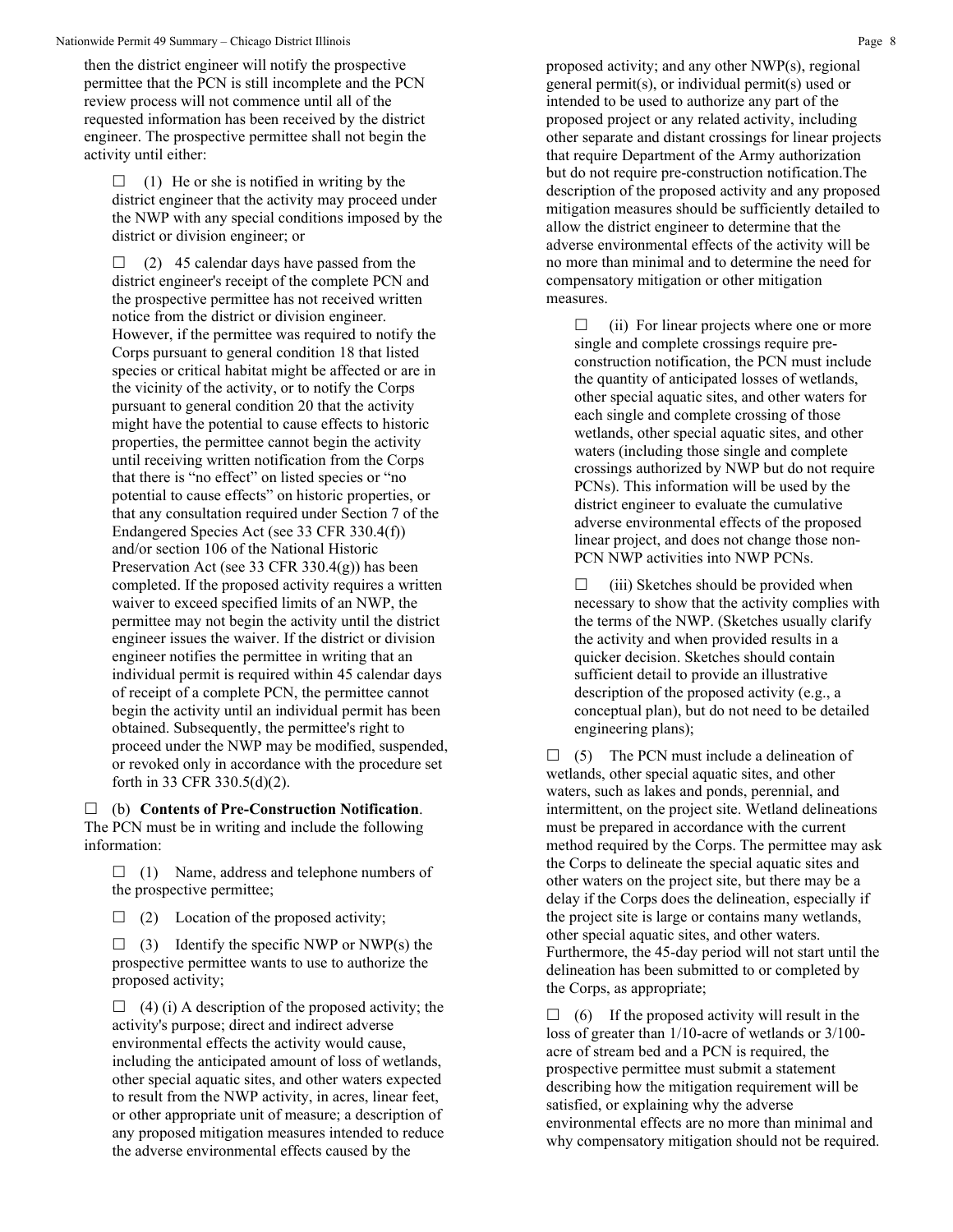As an alternative, the prospective permittee may submit a conceptual or detailed mitigation plan.

 $\Box$  (7) For non-federal permittees, if any listed species (or species proposed for listing) or designated critical habitat (or critical habitat proposed for such designation) might be affected or is in the vicinity of the activity, or if the activity is located in designated critical habitat (or critical habitat proposed for such designation), the PCN must include the name(s) of those endangered or threatened species (or species proposed for listing) that might be affected by the proposed activity or utilize the designated critical habitat (or critical habitat proposed for such designation) that might be affected by the proposed activity. For NWP activities that require pre-construction notification, Federal permittees must provide documentation demonstrating compliance with the Endangered Species Act;

 $\Box$  (8) For non-federal permittees, if the NWP activity might have the potential to cause effects to a historic property listed on, determined to be eligible for listing on, or potentially eligible for listing on, the National Register of Historic Places, the PCN must state which historic property might have the potential to be affected by the proposed activity or include a vicinity map indicating the location of the historic property. For NWP activities that require preconstruction notification, Federal permittees must provide documentation demonstrating compliance with section 106 of the National Historic Preservation Act;

 $\Box$  (9) For an activity that will occur in a component of the National Wild and Scenic River System, or in a river officially designated by Congress as a "study river" for possible inclusion in the system while the river is in an official study status, the PCN must identify the Wild and Scenic River or the "study river" (see general condition 16); and

 $\Box$  (10) For an NWP activity that requires permission from, or review by, the Corps pursuant to 33 U.S.C. 408 because it will alter or temporarily or permanently occupy or use a U.S. Army Corps of Engineers federally authorized civil works project, the pre-construction notification must include a statement confirming that the project proponent has submitted a written request for section 408 permission from, or review by, the Corps office having jurisdiction over that USACE project.

 (c) **Form of Pre-Construction Notification.** The nationwide permit pre-construction notification form (Form ENG 6082) should be used for NWP PCNs. A letter containing the required information may also be used. Applicants may provide electronic files of PCNs and supporting materials if the district engineer has established tools and procedures for electronic submittals.

#### (d) **Agency Coordination**:

 $\Box$  (1) The district engineer will consider any comments from Federal and state agencies concerning the proposed activity's compliance with the terms and conditions of the NWPs and the need for mitigation to reduce the activity's adverse environmental effects so that they are no more than minimal.

 $\Box$  (2) Agency coordination is required for:

i) All NWP activities that require preconstruction notification and result in the loss of greater than 1/2-acre of waters of the United States;

ii) NWP 13 activities in excess of 500 linear feet, fills greater than one cubic yard per running foot, or involve discharges of dredged or fill material into special aquatic sites; and

(iii) NWP 54 activities in excess of 500 linear feet, or that extend into the waterbody more than 30 feet from the mean low water line in tidal waters or the ordinary high water mark in the Great Lakes.

 $\Box$  (3) When agency coordination is required, the district engineer will immediately provide (e.g., via email, facsimile transmission, overnight mail, or other expeditious manner) a copy of the complete PCN to the appropriate Federal or state offices (FWS, state natural resource or water quality agency, EPA, and, if appropriate, the NMFS). With the exception of NWP 37, these agencies will have 10 calendar days from the date the material is transmitted to notify the district engineer via telephone, facsimile transmission, or email that they intend to provide substantive, site-specific comments. The comments must explain why the agency believes the adverse environmental effects will be more than minimal. If so contacted by an agency, the district engineer will wait an additional 15 calendar days before making a decision on the pre-construction notification. The district engineer will fully consider agency comments received within the specified time frame concerning the proposed activity's compliance with the terms and conditions of the NWPs, including the need for mitigation to ensure that the net adverse environmental effects of the proposed activity are no more than minimal. The district engineer will provide no response to the resource agency, except as provided below. The district engineer will indicate in the administrative record associated with each preconstruction notification that the resource agencies' concerns were considered. For NWP 37, the emergency watershed protection and rehabilitation activity may proceed immediately in cases where there is an unacceptable hazard to life or a significant loss of property or economic hardship will occur. The district engineer will consider any comments received to decide whether the NWP 37 authorization should be modified, suspended, or revoked in accordance with the procedures at 33 CFR 330.5.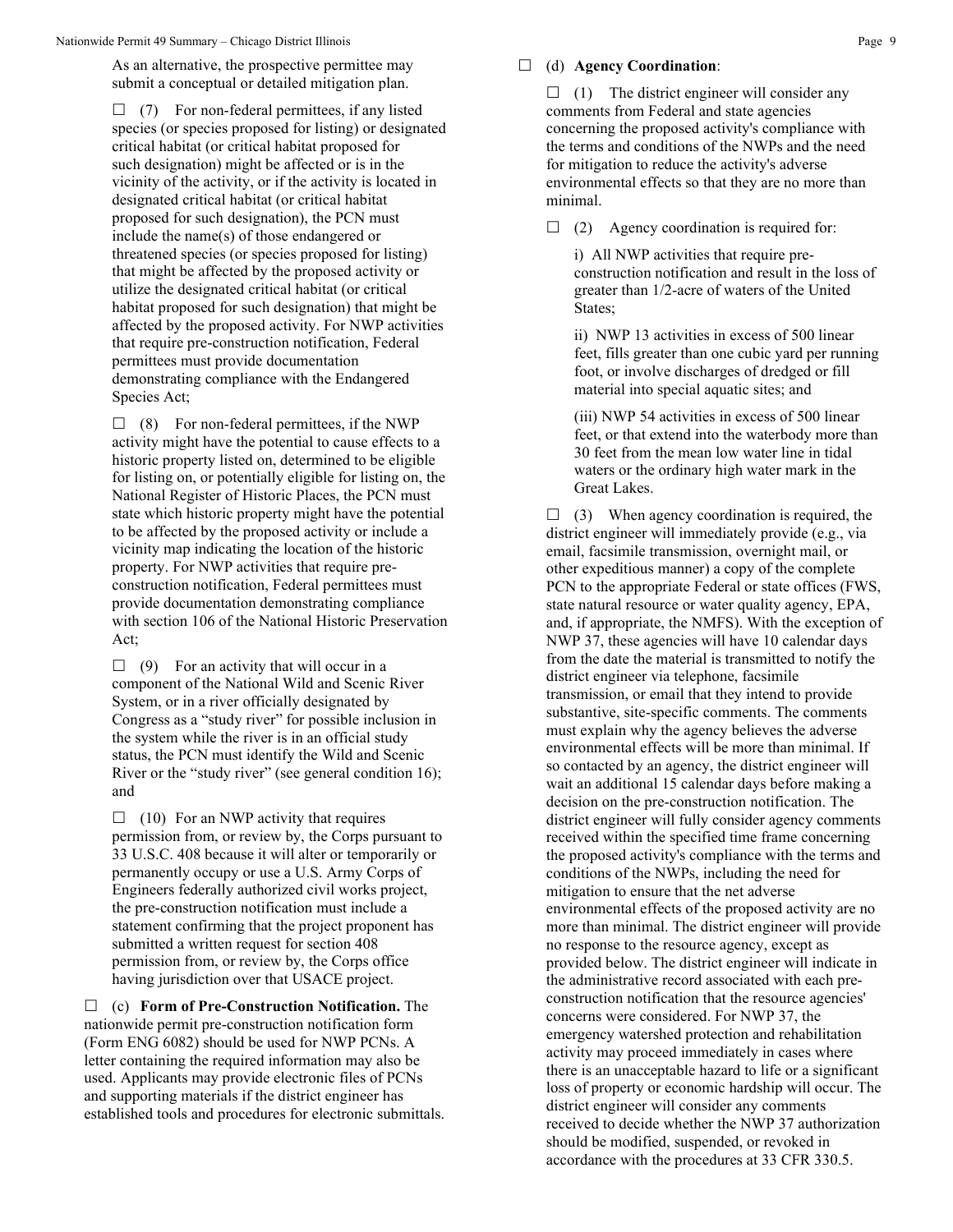$\Box$  (4) In cases of where the prospective permittee is not a Federal agency, the district engineer will provide a response to NMFS within 30 calendar days of receipt of any Essential Fish Habitat conservation recommendations, as required by section 305(b)(4)(B) of the Magnuson-Stevens Fishery Conservation and Management Act.

 $\Box$  (5) Applicants are encouraged to provide the Corps with either electronic files or multiple copies of pre-construction notifications to expedite agency coordination.

### **C. District Engineer's Decision**

 $\Box$  1. In reviewing the PCN for the proposed activity, the district engineer will determine whether the activity authorized by the NWP will result in more than minimal individual or cumulative adverse environmental effects or may be contrary to the public interest. If a project proponent requests authorization by a specific NWP, the district engineer should issue the NWP verification for that activity if it meets the terms and conditions of that NWP, unless he or she determines, after considering mitigation, that the proposed activity will result in more than minimal individual and cumulative adverse effects on the aquatic environment and other aspects of the public interest and exercises discretionary authority to require an individual permit for the proposed activity. For a linear project, this determination will include an evaluation of the single and complete crossings of waters of the United States that require PCNs to determine whether they individually satisfy the terms and conditions of the NWP(s), as well as the cumulative effects caused by all of the crossings of waters of the United States authorized by NWP. If an applicant requests a waiver of an applicable limit, as provided for in NWPs 13, 36, or 54, the district engineer will only grant the waiver upon a written determination that the NWP activity will result in only minimal individual and cumulative adverse environmental effects.

 $\Box$  2. When making minimal adverse environmental effects determinations the district engineer will consider the direct and indirect effects caused by the NWP activity. He or she will also consider the cumulative adverse environmental effects caused by activities authorized by NWP and whether those cumulative adverse environmental effects are no more than minimal. The district engineer will also consider site specific factors, such as the environmental setting in the vicinity of the NWP activity, the type of resource that will be affected by the NWP activity, the functions provided by the aquatic resources that will be affected by the NWP activity, the degree or magnitude to which the aquatic resources perform those functions, the extent that aquatic resource functions will be lost as a result of the NWP activity (e.g., partial or complete loss), the duration of the adverse effects (temporary or permanent), the importance of the aquatic resource functions to the region (e.g., watershed or ecoregion), and mitigation required by the district engineer. If an appropriate functional or condition assessment method is available and practicable to use, that assessment method may be used by the district engineer to assist in the minimal adverse environmental effects determination. The district engineer may add case-specific special conditions to the NWP authorization to address site-specific environmental concerns.

 $\Box$  3. If the proposed activity requires a PCN and will result in a loss of greater than 1/10-acre of wetlands or 3/100 acre of stream bed, the prospective permittee should submit a mitigation proposal with the PCN. Applicants may also propose compensatory mitigation for NWP activities with smaller impacts, or for impacts to other types of waters. The district engineer will consider any proposed compensatory mitigation or other mitigation measures the applicant has included in the proposal in determining whether the net adverse environmental effects of the proposed activity are no more than minimal. The compensatory mitigation proposal may be either conceptual or detailed. If the district engineer determines that the activity complies with the terms and conditions of the NWP and that the adverse environmental effects are no more than minimal, after considering mitigation, the district engineer will notify the permittee and include any activity-specific conditions in the NWP verification the district engineer deems necessary. Conditions for compensatory mitigation requirements must comply with the appropriate provisions at [33 CFR 332.3\(](https://www.federalregister.gov/select-citation/2021/01/13/33-CFR-332.3)k). The district engineer must approve the final mitigation plan before the permittee commences work in waters of the United States, unless the district engineer determines that prior approval of the final mitigation plan is not practicable or not necessary to ensure timely completion of the required compensatory mitigation. If the prospective permittee elects to submit a compensatory mitigation plan with the PCN, the district engineer will expeditiously review the proposed compensatory mitigation plan. The district engineer must review the proposed compensatory mitigation plan within 45 calendar days of receiving a complete PCN and determine whether the proposed mitigation would ensure that the NWP activity results in no more than minimal adverse environmental effects. If the net adverse environmental effects of the NWP activity (after consideration of the mitigation proposal) are determined by the district engineer to be no more than minimal, the district engineer will provide a timely written response to the applicant. The response will state that the NWP activity can proceed under the terms and conditions of the NWP, including any activity-specific conditions added to the NWP authorization by the district engineer.

 $\Box$  4. If the district engineer determines that the adverse environmental effects of the proposed activity are more than minimal, then the district engineer will notify the applicant either: (a) That the activity does not qualify for authorization under the NWP and instruct the applicant on the procedures to seek authorization under an individual permit; (b) that the activity is authorized under the NWP subject to the applicant's submission of a mitigation plan that would reduce the adverse environmental effects so that they are no more than minimal; or (c) that the activity is authorized under the NWP with specific modifications or conditions. Where the district engineer determines that mitigation is required to ensure no more than minimal adverse environmental effects, the activity will be authorized within the 45-day PCN period (unless additional time is required to comply with general conditions 18, 20, and/or 31), with activity-specific conditions that state the mitigation requirements. The authorization will include the necessary conceptual or detailed mitigation plan or a requirement that the applicant submit a mitigation plan that would reduce the adverse environmental effects so that they are no more than minimal.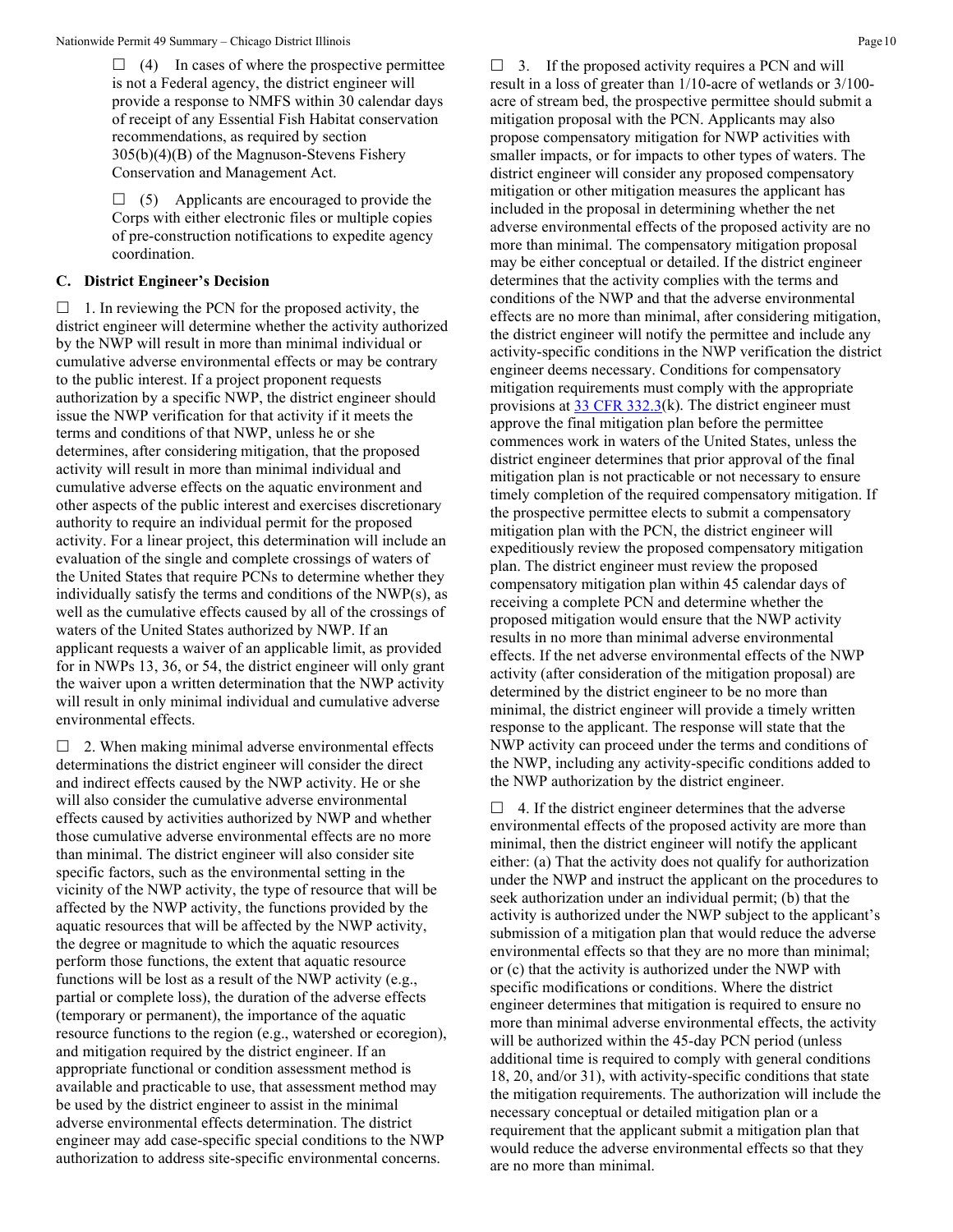Nationwide Permit 49 Summary – Chicago District Illinois **Page 11** National Page 11

When compensatory mitigation is required, no work in waters of the United States may occur until the district engineer has approved a specific mitigation plan or has determined that prior approval of a final mitigation plan is not practicable or not necessary to ensure timely completion of the required compensatory mitigation.

## D. **Further Information**

1. District engineers have authority to determine if an activity complies with the terms and conditions of an NWP.

2. NWPs do not obviate the need to obtain other federal, state, or local permits, approvals, or authorizations required by law.

3. NWPs do not grant any property rights or exclusive privileges.

4. NWPs do not authorize any injury to the property or rights of others.

5. NWPs do not authorize interference with any existing or proposed Federal project (see general condition 31).

# E. **Definitions**

**Best management practices (BMPs)**: Policies, practices, procedures, or structures implemented to mitigate the adverse environmental effects on surface water quality resulting from development. BMPs are categorized as structural or nonstructural.

**Compensatory mitigation**: The restoration (re-establishment or rehabilitation), establishment (creation), enhancement, and/or in certain circumstances preservation of aquatic resources for the purposes of offsetting unavoidable adverse impacts which remain after all appropriate and practicable avoidance and minimization has been achieved.

**Currently serviceable**: Useable as is or with some maintenance, but not so degraded as to essentially require reconstruction.

**Direct effects**: Effects that are caused by the activity and occur at the same time and place.

**Discharge**: The term "discharge" means any discharge of dredged or fill material into waters of the United States.

**Ecological reference:** A model used to plan and design an aquatic habitat and riparian area restoration, enhancement, or establishment activity under NWP 27. An ecological reference may be based on the structure, functions, and dynamics of an aquatic habitat type or a riparian area type that currently exists in the region where the proposed NWP 27 activity is located. Alternatively, an ecological reference may be based on a conceptual model for the aquatic habitat type or riparian area type to be restored, enhanced, or established as a result of the proposed NWP 27 activity. An ecological reference takes into account the range of variation of the aquatic habitat type or riparian area type in the region.

**Enhancement**: The manipulation of the physical, chemical, or biological characteristics of an aquatic resource to heighten, intensify, or improve a specific aquatic resource function(s). Enhancement results in the gain of selected aquatic resource function(s), but may also lead to a decline in other aquatic resource function(s). Enhancement does not result in a gain in aquatic resource area.

**Establishment (creation):** The manipulation of the physical, chemical, or biological characteristics present to develop an aquatic resource that did not previously exist at an upland site. Establishment results in a gain in aquatic resource area.

**High Tide Line**: The line of intersection of the land with the water's surface at the maximum height reached by a rising tide. The high tide line may be determined, in the absence of actual data, by a line of oil or scum along shore objects, a more or less continuous deposit of fine shell or debris on the foreshore or berm, other physical markings or characteristics, vegetation lines, tidal gages, or other suitable means that delineate the general height reached by a rising tide. The line encompasses spring high tides and other high tides that occur with periodic frequency but does not include storm surges in which there is a departure from the normal or predicted reach of the tide due to the piling up of water against a coast by strong winds such as those accompanying a hurricane or other intense storm.

**Historic Property**: Any prehistoric or historic district, site (including archaeological site), building, structure, or other object included in, or eligible for inclusion in, the National Register of Historic Places maintained by the Secretary of the Interior. This term includes artifacts, records, and remains that are related to and located within such properties. The term includes properties of traditional religious and cultural importance to an Indian tribe or Native Hawaiian organization and that meet the National Register criteria (36 CFR part 60).

**Independent utility**: A test to determine what constitutes a single and complete non-linear project in the Corps Regulatory Program. A project is considered to have independent utility if it would be constructed absent the construction of other projects in the project area. Portions of a multi-phase project that depend upon other phases of the project do not have independent utility. Phases of a project that would be constructed even if the other phases were not built can be considered as separate single and complete projects with independent utility.

**Indirect effects**: Effects that are caused by the activity and are later in time or farther removed in distance, but are still reasonably foreseeable.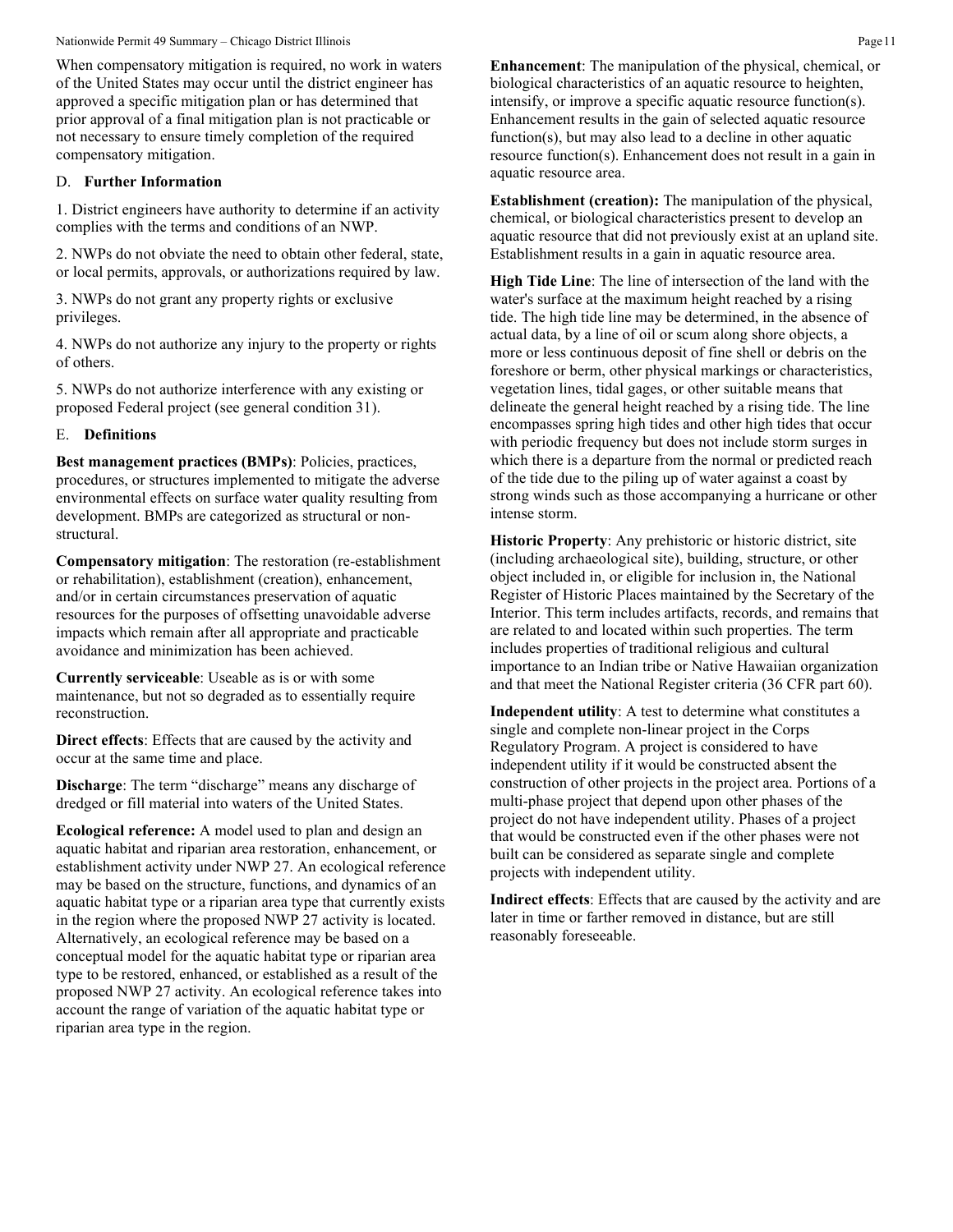#### Nationwide Permit 49 Summary – Chicago District Illinois **Page 12** Page 12

**Loss of waters of the United States**: Waters of the United States that are permanently adversely affected by filling, flooding, excavation, or drainage because of the regulated activity. The loss of stream bed includes the acres of stream bed that are permanently adversely affected by filling or excavation because of the regulated activity. Permanent adverse effects include permanent discharges of dredged or fill material that change an aquatic area to dry land, increase the bottom elevation of a waterbody, or change the use of a waterbody. The acreage of loss of waters of the United States is a threshold measurement of the impact to jurisdictional waters for determining whether a project may qualify for an NWP; it is not a net threshold that is calculated after considering compensatory mitigation that may be used to offset losses of aquatic functions and services. Waters of the United States temporarily filled, flooded, excavated, or drained, but restored to pre-construction contours and elevations after construction, are not included in the measurement of loss of waters of the United States. Impacts resulting from activities that do not require Department of the Army authorization, such as activities eligible for exemptions under section 404(f) of the Clean Water Act, are not considered when calculating the loss of waters of the United States.

**Navigable waters:** Waters subject to section 10 of the Rivers and Harbors Act of 1899. These waters are defined at 33 CFR part 329.

**Non-tidal wetland**: A non-tidal wetland is a wetland that is not subject to the ebb and flow of tidal waters. Non-tidal wetlands contiguous to tidal Start Printed Page 57394waters are located landward of the high tide line (i.e., spring high tide line).

**Open water**: For purposes of the NWPs, an open water is any area that in a year with normal patterns of precipitation has water flowing or standing above ground to the extent that an ordinary high water mark can be determined. Aquatic vegetation within the area of flowing or standing water is either non-emergent, sparse, or absent. Vegetated shallows are considered to be open waters. Examples of "open waters" include rivers, streams, lakes, and ponds.

**Ordinary High Water Mark**: The term ordinary high water mark means that line on the shore established by the fluctuations of water and indicated by physical characteristics such as a clear, natural line impressed on the bank, shelving, changes in the character of soil, destruction of terrestrial vegetation, the presence of litter and debris, or other appropriate means that consider the characteristics of the surrounding areas.

**Perennial stream**: A perennial stream has surface water flowing continuously year-round during a typical year.

**Practicable**: Available and capable of being done after taking into consideration cost, existing technology, and logistics in light of overall project purposes.

**Pre-construction notification:** A request submitted by the project proponent to the Corps for confirmation that a particular activity is authorized by nationwide permit. The request may be a permit application, letter, or similar document that includes information about the proposed work and its anticipated environmental effects. Pre-construction notification may be required by the terms and conditions of a nationwide permit, or by regional conditions. A preconstruction notification may be voluntarily submitted in cases where pre-construction notification is not required and the project proponent wants confirmation that the activity is authorized by nationwide permit.

**Preservation**: The removal of a threat to, or preventing the decline of, aquatic resources by an action in or near those aquatic resources. This term includes activities commonly associated with the protection and maintenance of aquatic resources through the implementation of appropriate legal and physical mechanisms. Preservation does not result in a gain of aquatic resource area or functions.

**Re-establishment**: The manipulation of the physical, chemical, or biological characteristics of a site with the goal of returning natural/historic functions to a former aquatic resource. Re-establishment results in rebuilding a former aquatic resource and results in a gain in aquatic resource area and functions.

**Rehabilitation**: The manipulation of the physical, chemical, or biological characteristics of a site with the goal of repairing natural/historic functions to a degraded aquatic resource. Rehabilitation results in a gain in aquatic resource function, but does not result in a gain in aquatic resource area.

**Restoration**: The manipulation of the physical, chemical, or biological characteristics of a site with the goal of returning natural/historic functions to a former or degraded aquatic resource. For the purpose of tracking net gains in aquatic resource area, restoration is divided into two categories: Reestablishment and rehabilitation.

**Riffle and pool complex**: Riffle and pool complexes are special aquatic sites under the 404(b)(1) Guidelines. Riffle and pool complexes sometimes characterize steep gradient sections of streams. Such stream sections are recognizable by their hydraulic characteristics. The rapid movement of water over a course substrate in riffles results in a rough flow, a turbulent surface, and high dissolved oxygen levels in the water. Pools are deeper areas associated with riffles. A slower stream velocity, a streaming flow, a smooth surface, and a finer substrate characterize pools.

**Riparian areas**: Riparian areas are lands next to streams, lakes, and estuarine-marine shorelines. Riparian areas are transitional between terrestrial and aquatic ecosystems, through which surface and subsurface hydrology connects riverine, lacustrine, estuarine, and marine waters with their adjacent wetlands, non-wetland waters, or uplands. Riparian areas provide a variety of ecological functions and services and help improve or maintain local water quality. (See general condition 23.)